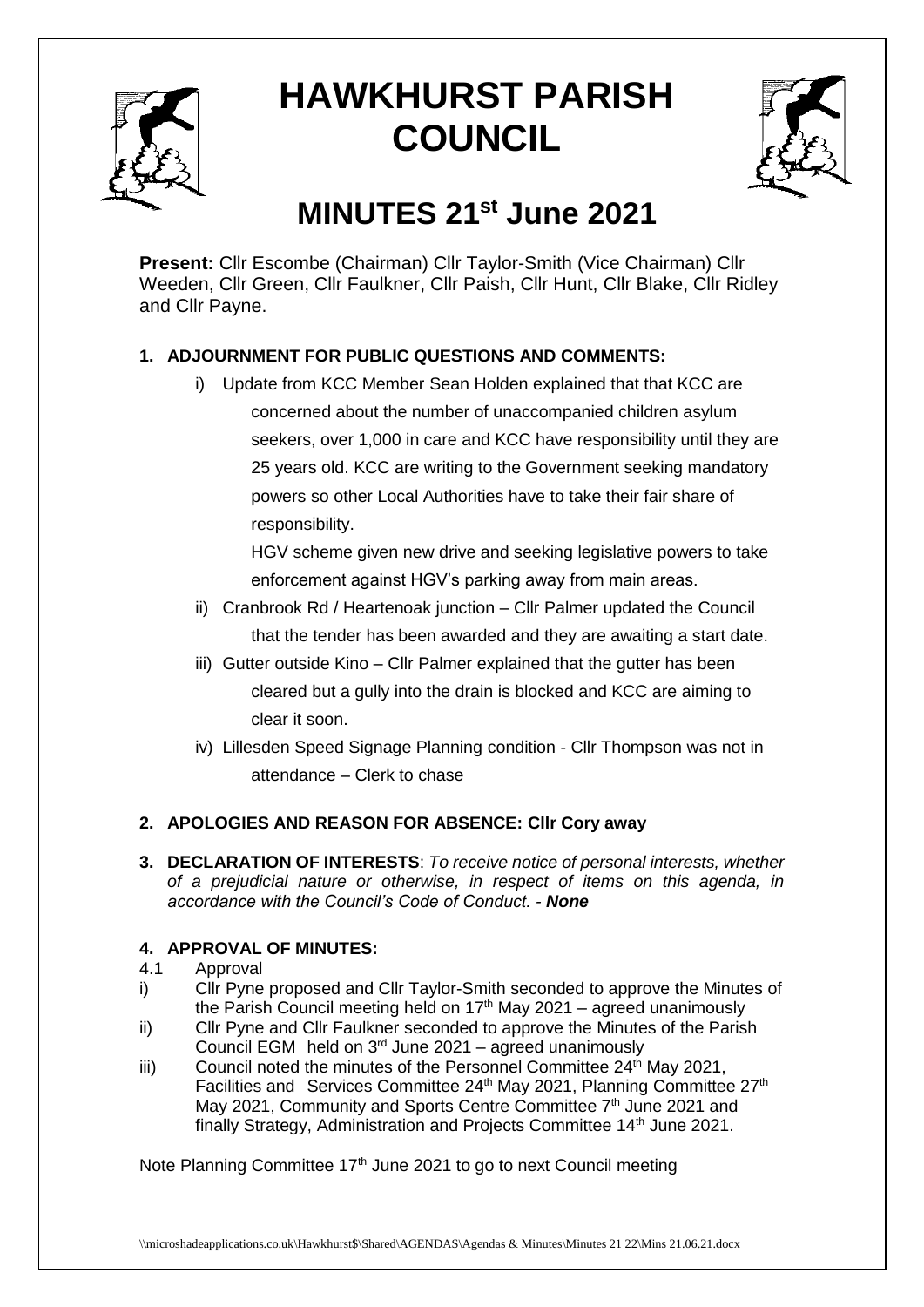#### **5. MATTERS ARISING FROM PREVIOUS MINUTES**

- i) **Heartenoak Recreation Ground -** (10.8.2020/7.4) Clerk circulated note confirming completion of Wayleave
- ii) **Hawkhurst Broadband - Community Interest Company –** (14.12.20/5.7) – Clerk circulated note aiming for autumn 2021 update on "not areas", which we can work with the community to resolve.
- **iii) Update on Fields in Trust – de-registration and Registration of the Moor** (15.3.21/7.5) Cllr Green new solicitor at Cripps arranging conference call to clarify way forward and costs.

#### **6. MATTERS FOR FURTHER DISCUSSION:**

#### **6.1 Community and Sports Centre planning application**

A detailed discussion took place which included;

- Consider paying the 3 outstanding invoices
- Consider the SAP recommendation to move forward with option b retaining more of KGV for football pitches and playground
- Consider undertaking the necessary two pieces of works to finalise and submit the planning application up to £2,000 (note one quote for £774 and waiting other quote)
- Must start communicating the positives of the project to the community
- Extensive consultation had been done back in 2018
- The RFO and the Clerk emphasised the need to focus on the current costed figures rather than various numbers
- The opportunity to further engage with the community before planning application is submitted
- Biggest project this Council has undertaken must engage with community and seek support before proceed
- Could we proceed with football pitches and playground without planning permission for the building
- Funding may be limited (S106) and seeking grant is competitive, so bulk of cost will be PWL, which requires community support
- The need to consult with the community on the final costs and impacts on the precept / residents Council tax

General feeling was to move forward with a focus on a phased approach

- The small amendments to option b seem sensible to maximise football pitch opportunities
- football pitches in phase one
- playground in phase two
- building in phase three

Will need to continue with work on;

- the operational business plan,
- funding strategy and grant applications
- communications and engagement with residents throughout
- Must survey residents before proceeding with building when more detailed costs known

Main point of difference was whether to proceed with planning application now or wait for further engagement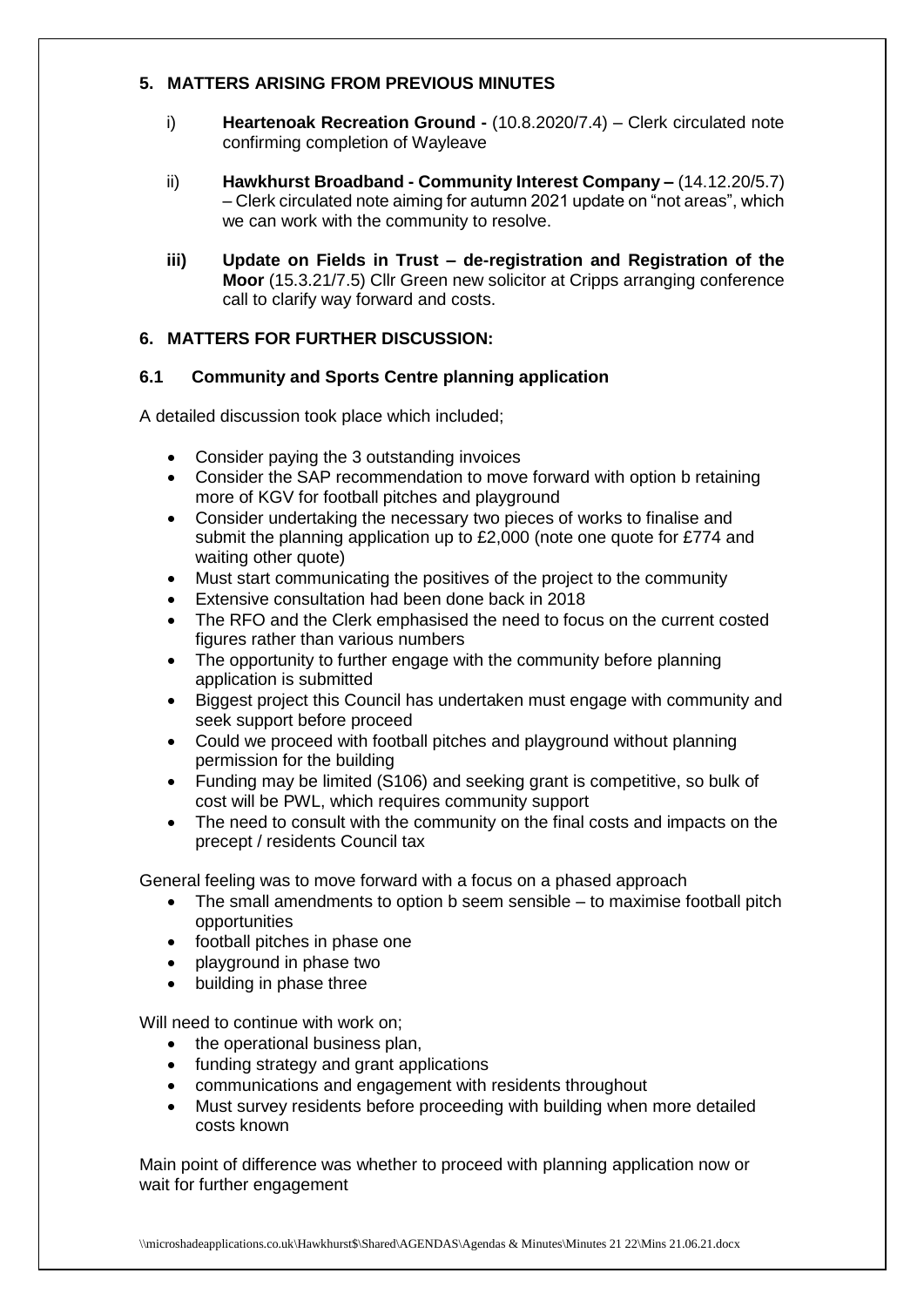Cllr Taylor Smith proposed and Cllr Weeden seconded to;

- proceed with option b to retain more of the KGV for playing pitches and playground to undertaking the necessary works to finalise and submit the planning application by delegating to the Clerk in consultation with the Chairman up to £2,000 of the allocated reserves to the Community and Sports Centre project
- liaise with the local Football Clubs and FA on the potential layout of the football pitches, drainage specification and report back to Council

Agreed by majority

For – 6 (Cllr Taylor-Smith, Cllr Weeden, Cllr Green, Cllr Hunt, Cllr Pyne and Cllr Blake)

Against – 4 ( Cllr Escombe, Cllr Paish, Cllr Ridley and Cllr Faulkner)

#### **6.2 Copt Hall Building survey report**

Cllr Paish led the debate which concluded – it was not as bad as feared. It was agreed that Cllr Paish and the RFO would work on the following resolution

Cllr Escombe proposed and Cllr Paish seconded to

- Undertake the work as outlined in the report up to £4,600 and to use the Council's General Reserves and then seek funding support from the HCT **Trust**
- To reopen the Copt Hall from the 19<sup>th</sup> July 2021 and start promoting it immediately

Agreed unanimously

#### **6.3 Asbestos Survey Report**

Cllr Paish led the debate which concluded – it was not as bad as feared. It was agreed that Cllr Paish and the RFO would work on the following resolution

Cllr Escombe proposed and Cllr Paish seconded to • Accept the asbestos surveys and act upon the management plans

• The Clerk to forward the asbestos surveys and management plans to the Kino and the Parish office landlord respectively and the RFO to invoice them as previously agreed. Agreed unanimously

# **6.4 Proposed Council representation on groups report**

Cllr Taylor-Smith led the discussion which concluded with adding the Hawkhurst in Bloom to the group

| Cllr Taylor-Smith proposed and Cllr Blake seconded to the following representation |                                                                     |                                       |                                                     |
|------------------------------------------------------------------------------------|---------------------------------------------------------------------|---------------------------------------|-----------------------------------------------------|
| <b>Group</b>                                                                       | <b>Function</b>                                                     | <b>Role</b>                           | <b>Proposed Cllr</b>                                |
| <b>Kent Association</b><br><b>Local Councils</b>                                   | Forum for Parish<br>Council to meet<br>and discuss<br>matters       | Active participant,<br>meet quarterly | Cllr Escombe -<br>regular report back<br>to Council |
| <b>Action with</b><br><b>Communities in</b><br><b>Rural Kent</b>                   | Support group for<br>community groups<br>in Kent                    | Clarify                               | Cllr Pyne to report<br>back                         |
| <b>TWBC Public</b><br><b>Transport Forum</b>                                       | Update on<br>transport in the<br>TWBC area $-$<br>trains, buses etc | Clarify                               | <b>Cllr Faulkner to</b><br>report back              |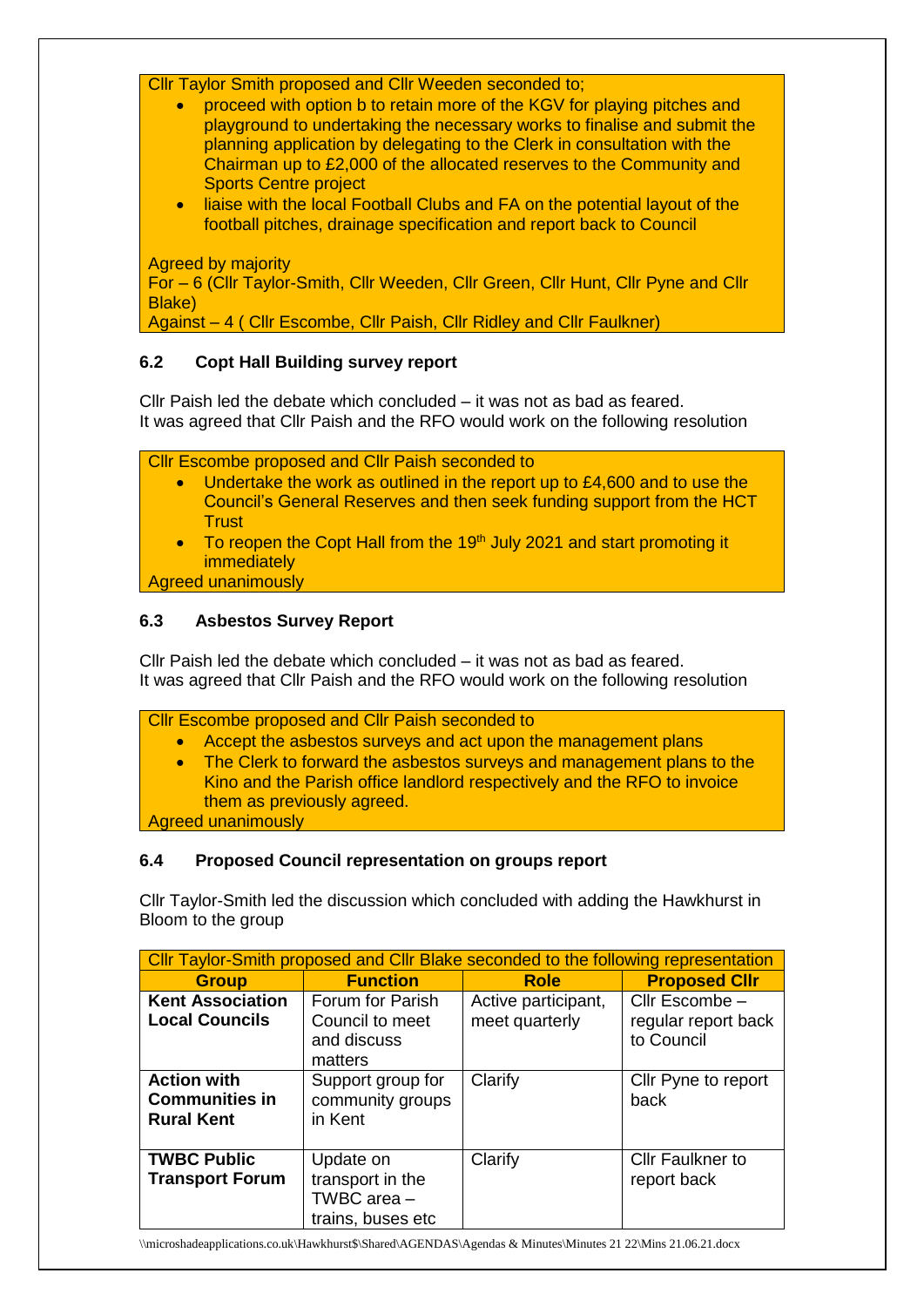| <b>Tree &amp; Pond</b><br>Liaison                                       | Local group                                                                            | Liaison                                                                   | <b>Cllr Hunt</b>                       |
|-------------------------------------------------------------------------|----------------------------------------------------------------------------------------|---------------------------------------------------------------------------|----------------------------------------|
| <b>Age Concern</b><br>(Cranbrook)                                       | Support and<br>advice for older<br>people                                              | Clarify                                                                   | Cllr Pyne to report<br>back            |
| <b>Youth Services</b><br><b>Forum</b>                                   | Support and<br>provide services<br>for young people                                    | Folded                                                                    | Cancel<br>participation                |
| <b>Transport</b><br><b>Accessibility</b><br>Group                       | Local bus forum                                                                        | Clarify                                                                   | <b>Cllr Faulkner to</b><br>report back |
| <b>Campaign for the</b><br><b>Protection of</b><br><b>Rural England</b> | Campaign /<br>lobbying<br>especially on<br>planning matters                            | Receive<br>information                                                    | <b>Noted</b>                           |
| <b>Weald of Kent</b><br><b>Protection</b><br><b>Society</b>             | Campaign /<br>Lobbying<br>especially on<br>planning matters                            | Receive<br>information                                                    | <b>Noted</b>                           |
| <b>Hawkhurst</b><br><b>Community</b><br>Partnership                     | Partnership to<br>promote local<br>business - folded<br>2015 but still<br>closing down | Nominated trustee<br>$- x 3$ Cllrs<br>Active participant<br>in winding up | Cancel<br>participation                |
| <b>Hawkhurst in</b><br><b>Bloom</b><br><b>Agreed unanimously</b>        | Community group<br>driving<br>environmental<br>improvements                            | Active participant                                                        | <b>Cllr Blake</b>                      |

#### **6.5 Verbal update on the Hawkhurst Golf Club planning appeal**

Cllr Escombe led the discussion and the main points are;

- Thank all residents for submitting comments to planning inspector
- $\bullet$  We have Rule 6 status and comments by 22<sup>nd</sup> June 2021, then legal meeting in August 2021.
- Working in partnership with neighbouring authorities to object
- Working with local community in partnership
- Highway consultant Mr Hibbert Barrister Mr Robson
- Set up official gofundme
- Drafting media release

We need to clarify if we get an excess of funding – unlikely, but what do we do with have any excess.

Cllr Escombe proposed and Cllr Pyne seconded that if donations received through gofundme exceed the Parish Council's agreed allocation, the excess will be ringfenced and used by the Hawkhurst Parish Council to protect Hawkhurst from further inappropriate development.".

#### **6.6 Update on KGV Boiler**

Cllr Paish led the discussion and it was agreed to proceed as quickly as practical and believe we can solve the issue below £13,000. Also to seek funding support from KGV Trust.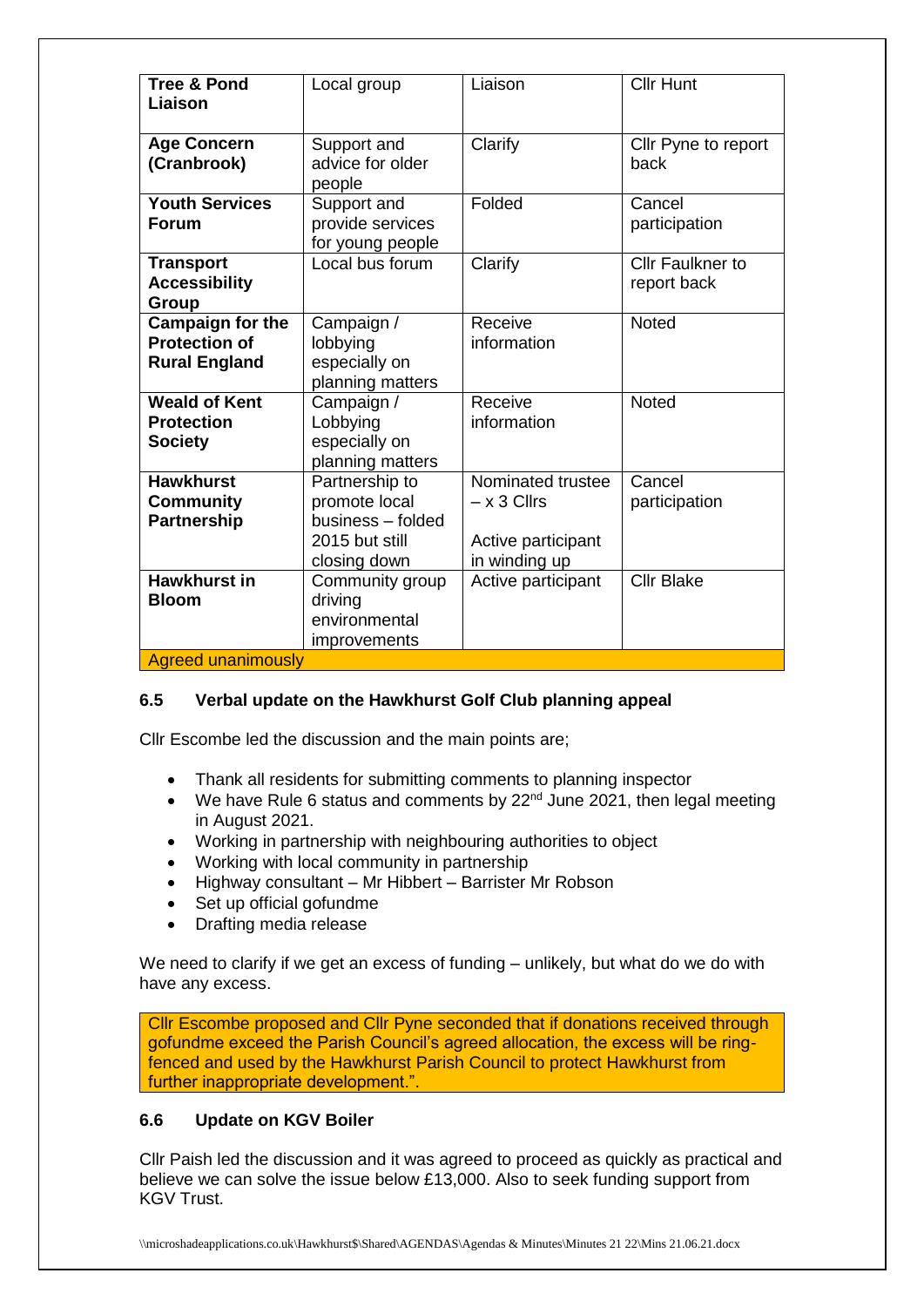Cllr Escombe proposed and Cllr Green seconded to delegate authority to the FAS Committee seeking three quotes as quickly as possible - up to a maximum of £13,000 from the General Reserves and to then seek funding support from the KGV Trust.

## **7. REPORTS OF COMMITTEE CHAIRMEN AND UPDATES**

#### **7.1 Facility and Services Committee – 24th May 2021**

Cllr Blake, deputising for Cllr Cory, noted the minutes and emphasised the Queen Tree- bilee application for end of June 2021.

#### **7.2 Planning Committee – 27th May 2021 and 17th June 2021**

Cllr Escombe noted the minutes of the 27th May and explained  $17<sup>th</sup>$  June minutes to follow.

#### **7.3 Community and Sports Centre Committee 7th June 2021**

Cllr Taylor Smith noted the minutes and the need to amend the Terms of Reference to the following

*"This Committee shall consist of up to six Councillors plus two non-voting representatives for HCT 2018 (initially 5 Councillors as there are 11 Councillors) who shall be elected, and may be re-elected, each year at the Annual Meeting of the Parish Council.* 

Cllr Escombe proposed and Cllr Green seconded to amend the Terms of reference

This Committee shall consist of up to six Councillors plus two non-voting representatives for HCT 2018 (initially 5 Councillors as there are 11 Councillors) who shall be elected, and may be re-elected, each year at the Annual Meeting of the Parish Council.

Agreed unanimously

#### **7.4 Strategy, Administration and Projects Committee – 14th June 2021**

Cllr Taylor-Smith noted the minutes and then need to consider the Parish Office, FAS Committee to take lead.

#### **8 Finance**

#### **8.1 INCOME AND EXPENDITURE MAY 2021 for FCM 21.06.21** Information below was noted

| Accounts for payment              | £ $16,596.02$ to 21.06.21 |  |
|-----------------------------------|---------------------------|--|
| Payment received                  | £ 3,845.00 to 28.05.21    |  |
| <b>Net Expenditure</b>            | $-E$ 12,751.02            |  |
| Cambridge & Counties              | £ $88,291.16$ to 30.04.20 |  |
| <b>Cambridge Building Society</b> | £ $84,635.37$ to 31.12.20 |  |